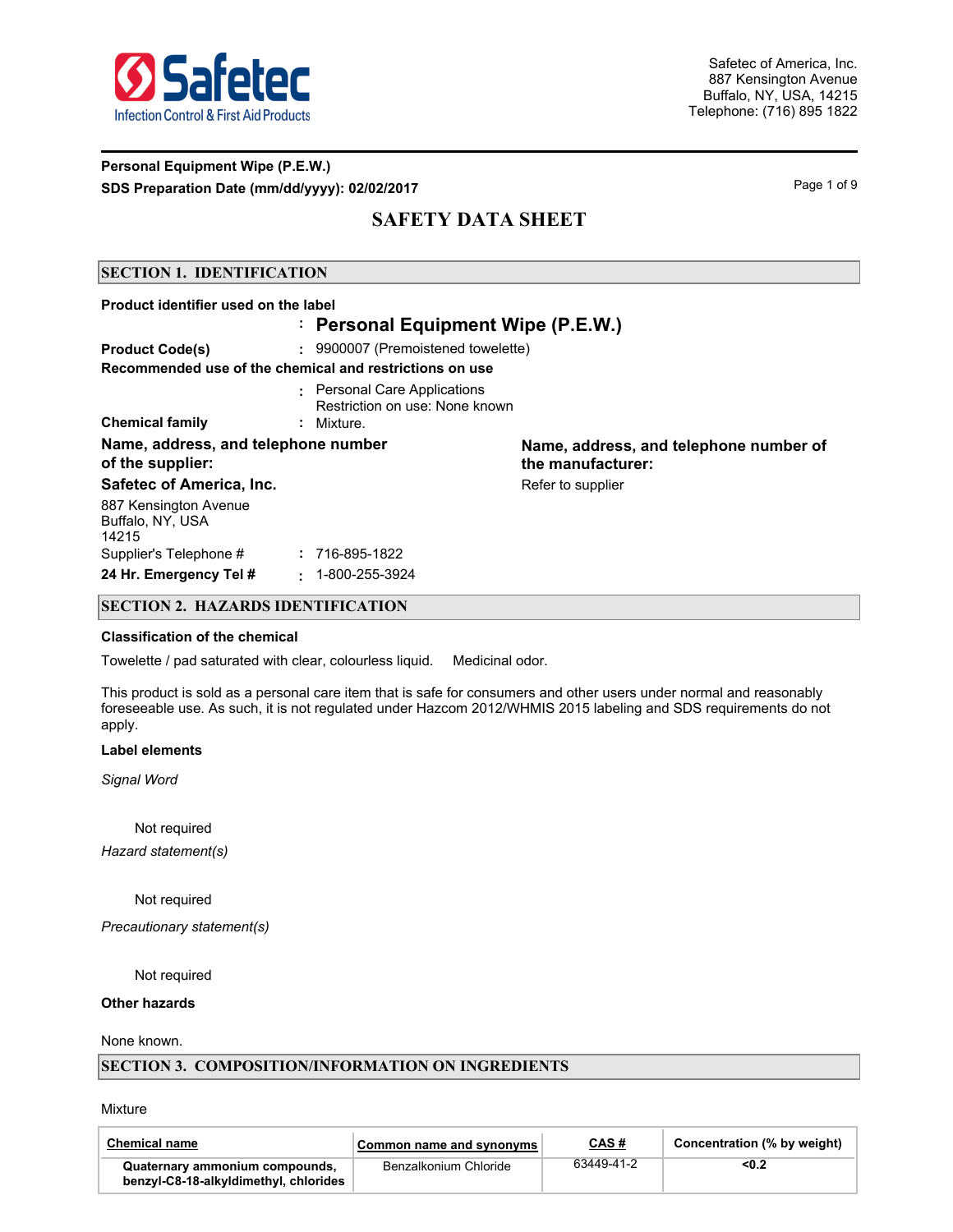

## **Personal Equipment Wipe (P.E.W.) SDS Preparation Date (mm/dd/yyyy): 02/02/2017** Page 2 of 9

# **SAFETY DATA SHEET**

## **SECTION 4. FIRST-AID MEASURES**

| <u>эрсттон 7. гимэт-дир инжирске</u> э   |                                                                                                                             |  |  |  |  |  |
|------------------------------------------|-----------------------------------------------------------------------------------------------------------------------------|--|--|--|--|--|
| <b>Description of first aid measures</b> |                                                                                                                             |  |  |  |  |  |
| Ingestion                                | : Harmful effects are not expected under normal usage.                                                                      |  |  |  |  |  |
| Inhalation                               | : Harmful effects are not expected under normal usage.                                                                      |  |  |  |  |  |
| Skin contact                             | : Harmful effects are not expected under normal usage. If skin irritation or rash occurs:<br>Get medical advice/attention.  |  |  |  |  |  |
| Eye contact                              | : If in eyes: Rinse cautiously with water for several minutes. If eye irritation persists: get<br>medical advice/attention. |  |  |  |  |  |
|                                          | Most important symptoms and effects, both acute and delayed                                                                 |  |  |  |  |  |
|                                          | : None expected, when used as intended.                                                                                     |  |  |  |  |  |
|                                          |                                                                                                                             |  |  |  |  |  |

**Indication of any immediate medical attention and special treatment needed**

**:** Treat symptomatically.

### **SECTION 5. FIRE-FIGHTING MEASURES**

### **Extinguishing media**

| Suitable extinguishing media                         |                                                                                                                                                   |
|------------------------------------------------------|---------------------------------------------------------------------------------------------------------------------------------------------------|
|                                                      | Dry chemicals. Foam. Carbon dioxide (CO2). Water or fog spray.                                                                                    |
| Unsuitable extinguishing media                       |                                                                                                                                                   |
|                                                      | : Do not use water jet as extinguisher, as this will spread the fire.                                                                             |
|                                                      | Special hazards arising from the substance or mixture / Conditions of flammability                                                                |
|                                                      | : None known or reported by the manufacturer.                                                                                                     |
| Flammability classification (OSHA 29 CFR 1910.106)   |                                                                                                                                                   |
|                                                      | : Not flammable.                                                                                                                                  |
| <b>Hazardous combustion products</b>                 |                                                                                                                                                   |
|                                                      | : Ammonia ; Nitrogen oxides                                                                                                                       |
| Protective equipment for fire-fighters               | Special protective equipment and precautions for firefighters                                                                                     |
|                                                      | : Firefighters should wear an approved full-face, self-contained breathing apparatus<br>(SCBA) and impervious clothing.                           |
| Special fire-fighting procedures                     |                                                                                                                                                   |
|                                                      | : Cool containers exposed to heat with water spray and remove container, if no risk is<br>involved.                                               |
| <b>SECTION 6. ACCIDENTAL RELEASE MEASURES</b>        |                                                                                                                                                   |
|                                                      | Personal precautions, protective equipment and emergency procedures                                                                               |
|                                                      | Eliminate all ignition sources (no smoking, flares, sparks, or flames in immediate<br>÷<br>area). Wear appropriate personal protective equipment. |
|                                                      | <b>Environmental precautions :</b> Avoid release to the environment.                                                                              |
| Methods and material for containment and cleaning up |                                                                                                                                                   |

**:** Wipe up with absorbent material (e.g. cloth, fleece).

#### **Special spill response procedures**

**:** Not applicable.

### **SECTION 7. HANDLING AND STORAGE**

#### **Precautions for safe handling**

|                                    | Keep away from heat, hot surfaces, sparks, open flames and other ignition sources -<br>No smoking. Do not ingest or swallow. Observe good industrial hygiene practices. |
|------------------------------------|-------------------------------------------------------------------------------------------------------------------------------------------------------------------------|
| <b>Conditions for safe storage</b> | Keep containers closed when not in use.                                                                                                                                 |
| Incompatible materials             | Strong oxidizing agents. Acids.                                                                                                                                         |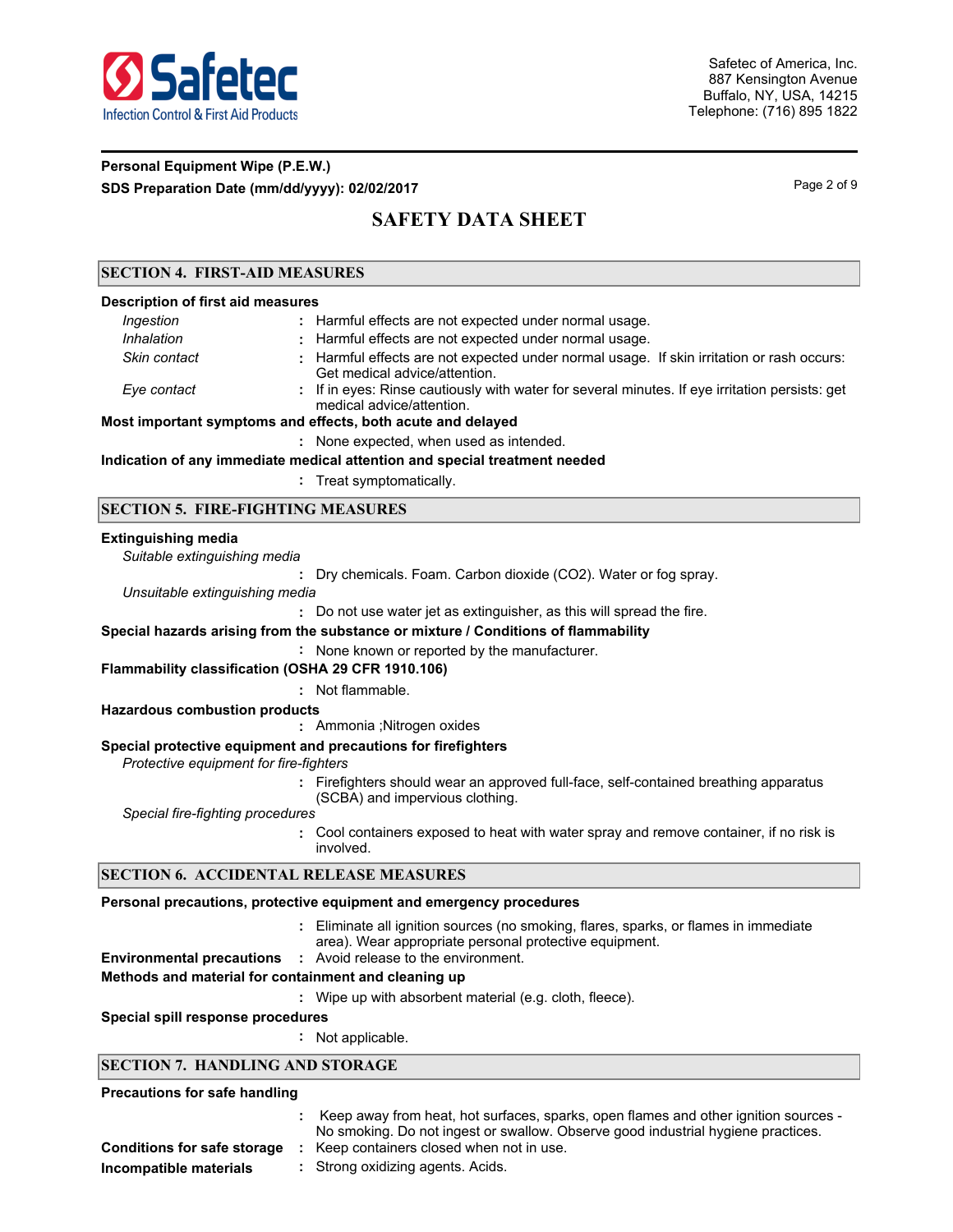

## **Personal Equipment Wipe (P.E.W.) SDS Preparation Date (mm/dd/yyyy): 02/02/2017** Page 3 of 9

## **SAFETY DATA SHEET**

## **SECTION 8. EXPOSURE CONTROLS / PERSONAL PROTECTION**

| <b>Exposure Limits:</b>                                                              |                                                                                   |             |                 |             |  |  |  |
|--------------------------------------------------------------------------------------|-----------------------------------------------------------------------------------|-------------|-----------------|-------------|--|--|--|
| <b>Chemical Name</b>                                                                 | <b>ACGIH TLV</b>                                                                  |             | <b>OSHA PEL</b> |             |  |  |  |
|                                                                                      | <b>TWA</b>                                                                        | <b>STEL</b> | <b>PEL</b>      | <u>STEL</u> |  |  |  |
| <b>Quaternary ammonium</b><br>compounds,<br>benzyl-C8-18-alkyldimethyl,<br>chlorides | N/Av                                                                              | N/Av        | N/Av            | N/Av        |  |  |  |
| <b>Exposure controls</b>                                                             |                                                                                   |             |                 |             |  |  |  |
| Ventilation and engineering measures                                                 |                                                                                   |             |                 |             |  |  |  |
|                                                                                      | : None required under normal conditions.                                          |             |                 |             |  |  |  |
| <b>Respiratory protection</b>                                                        | None required under normal conditions.                                            |             |                 |             |  |  |  |
| <b>Skin protection</b>                                                               | None required under normal conditions.                                            |             |                 |             |  |  |  |
| Eye / face protection                                                                | : None required under normal conditions.                                          |             |                 |             |  |  |  |
| Other protective equipment : None required when used as intended.                    |                                                                                   |             |                 |             |  |  |  |
| <b>General hygiene considerations</b>                                                |                                                                                   |             |                 |             |  |  |  |
|                                                                                      | Always observe good personal hygiene measures, such as washing after handling the |             |                 |             |  |  |  |
|                                                                                      | material and before eating, drinking, and/or smoking.                             |             |                 |             |  |  |  |
| <b>SECTION 9. PHYSICAL AND CHEMICAL PROPERTIES</b>                                   |                                                                                   |             |                 |             |  |  |  |
| <b>Appearance</b>                                                                    | Towelette / pad saturated with clear, colourless liquid.                          |             |                 |             |  |  |  |
| Odour                                                                                | Medicinal odor.                                                                   |             |                 |             |  |  |  |
| <b>Odour threshold</b>                                                               | Not available.                                                                    |             |                 |             |  |  |  |
| pH                                                                                   | 6.5                                                                               |             |                 |             |  |  |  |
| <b>Melting/Freezing point</b>                                                        | : Not available.                                                                  |             |                 |             |  |  |  |
| Initial boiling point and boiling range                                              |                                                                                   |             |                 |             |  |  |  |
|                                                                                      | Not available.                                                                    |             |                 |             |  |  |  |
| <b>Flash point</b>                                                                   | Not applicable.                                                                   |             |                 |             |  |  |  |
| <b>Flashpoint (Method)</b>                                                           | Not applicable.                                                                   |             |                 |             |  |  |  |
| <b>Evaporation rate (BuAe = 1)</b>                                                   | Not available.                                                                    |             |                 |             |  |  |  |
| <b>Flammability (solid, gas)</b>                                                     | : Not applicable.                                                                 |             |                 |             |  |  |  |
| Lower flammable limit (% by vol.)                                                    |                                                                                   |             |                 |             |  |  |  |
|                                                                                      | Not applicable.                                                                   |             |                 |             |  |  |  |
| Upper flammable limit (% by vol.)                                                    |                                                                                   |             |                 |             |  |  |  |
|                                                                                      | Not applicable.                                                                   |             |                 |             |  |  |  |
| <b>Oxidizing properties</b>                                                          | Not applicable                                                                    |             |                 |             |  |  |  |
| <b>Explosive properties</b><br>Vapour pressure                                       | Not explosive<br>Not available.                                                   |             |                 |             |  |  |  |
| <b>Vapour density</b>                                                                |                                                                                   |             |                 |             |  |  |  |
|                                                                                      |                                                                                   |             |                 |             |  |  |  |
|                                                                                      | Not available.                                                                    |             |                 |             |  |  |  |
| Relative density / Specific gravity                                                  |                                                                                   |             |                 |             |  |  |  |
| Solubility in water                                                                  | Not available.<br>Complete                                                        |             |                 |             |  |  |  |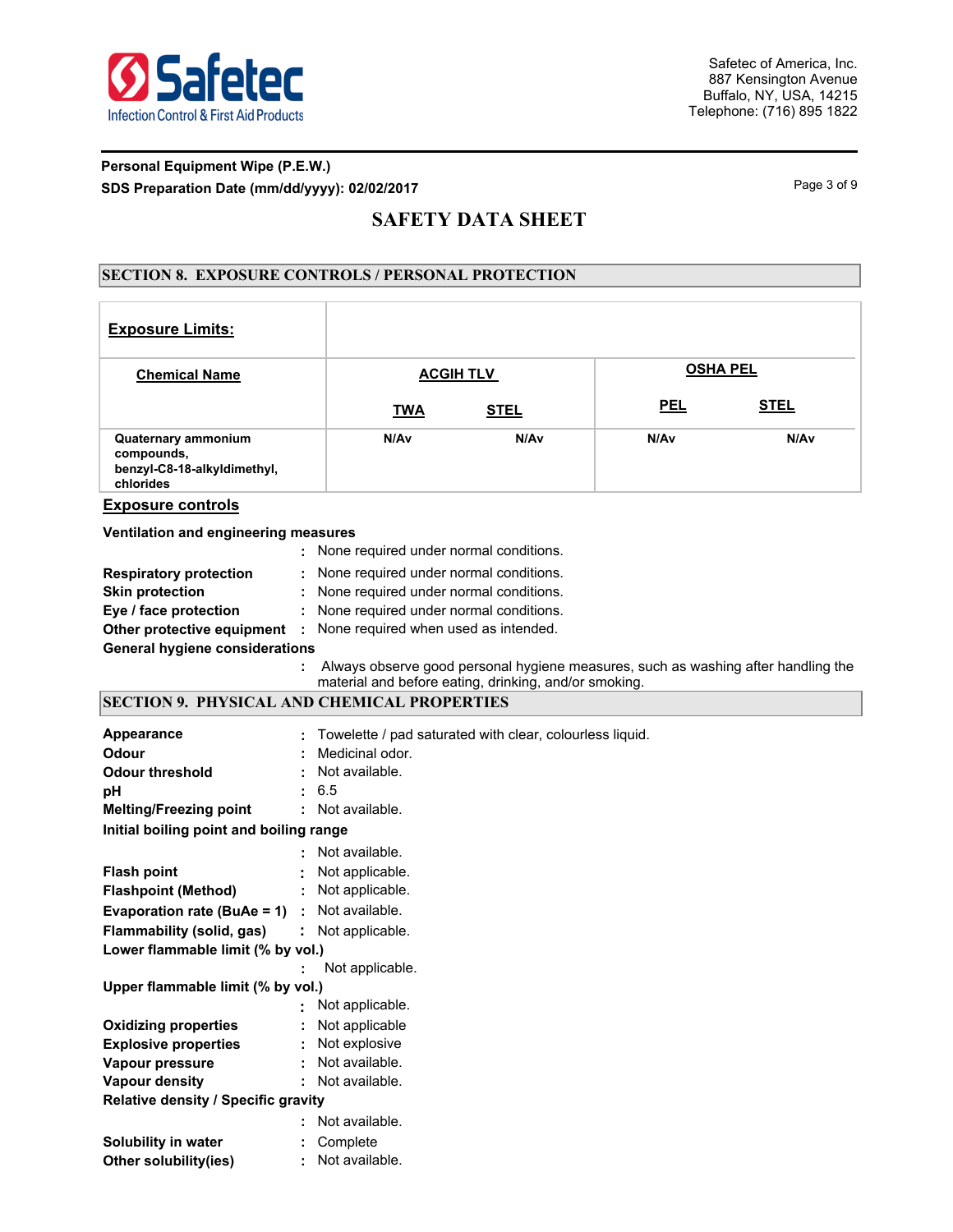

## **Personal Equipment Wipe (P.E.W.) SDS Preparation Date (mm/dd/yyyy): 02/02/2017** Page 4 of 9

# **SAFETY DATA SHEET**

#### **Partition coefficient: n-octanol/water or Coefficient of water/oil distribution**

|                                           |   | Not available. |  |  |  |  |
|-------------------------------------------|---|----------------|--|--|--|--|
| <b>Auto-ignition temperature</b>          | ٠ | Not available. |  |  |  |  |
| <b>Decomposition temperature</b>          | ÷ | Not available. |  |  |  |  |
| <b>Viscosity</b>                          |   | Not available. |  |  |  |  |
| Volatiles (% by weight)                   |   | Not available. |  |  |  |  |
| <b>Volatile organic Compounds (VOC's)</b> |   |                |  |  |  |  |
|                                           |   | Not available. |  |  |  |  |
| Absolute pressure of container            |   |                |  |  |  |  |
|                                           |   | Not available. |  |  |  |  |
| <b>Flame projection length</b>            | ٠ | Not available. |  |  |  |  |
| Other physical/chemical comments          |   |                |  |  |  |  |

**:** None known or reported by the manufacturer.

| <b>SECTION 10. STABILITY AND REACTIVITY</b> |                                                                                                  |  |  |  |  |  |  |
|---------------------------------------------|--------------------------------------------------------------------------------------------------|--|--|--|--|--|--|
| <b>Reactivity</b>                           | The product is stable and non-reactive under normal conditions of use, storage and<br>transport. |  |  |  |  |  |  |
| <b>Chemical stability</b>                   | : Material is stable under normal conditions.                                                    |  |  |  |  |  |  |
|                                             | Possibility of hazardous reactions                                                               |  |  |  |  |  |  |
|                                             | Hazardous polymerization does not occur.                                                         |  |  |  |  |  |  |
| <b>Conditions to avoid</b>                  | : Keep away from heat, sparks and open flames.                                                   |  |  |  |  |  |  |
| Incompatible materials                      | : See Section 7 (Handling and Storage) for further details.                                      |  |  |  |  |  |  |
| <b>Hazardous decomposition products</b>     |                                                                                                  |  |  |  |  |  |  |
|                                             | : See Section 5 (Fire Fighting Measures).                                                        |  |  |  |  |  |  |

### **SECTION 11. TOXICOLOGICAL INFORMATION**

#### **Information on likely routes of exposure:**

| Routes of entry inhalation | : YES |
|----------------------------|-------|
| Routes of entry skin & eye | : YFS |

|  |  | Bernard of color because the |  |  |  | - -- - |  |
|--|--|------------------------------|--|--|--|--------|--|

**Routes of entry Ingestion :** YES

**Routes of exposure skin absorption**

**:** YES

#### **Potential Health Effects:**

#### **Signs and symptoms of short-term (acute) exposure**

*Sign and symptoms Inhalation*

|                                         | $\blacksquare$ | None expected, when used as intended.                                                      |
|-----------------------------------------|----------------|--------------------------------------------------------------------------------------------|
| Sign and symptoms ingestion             |                |                                                                                            |
|                                         |                | : None expected, when used as intended.                                                    |
| Sign and symptoms skin                  |                | : None expected, when used as intended.                                                    |
| Sign and symptoms eyes                  |                | : None expected, when used as intended. Direct eye contact may cause temporary<br>redness. |
| <b>Potential Chronic Health Effects</b> |                |                                                                                            |
|                                         | ÷              | None expected, when used as intended.                                                      |
| <b>Mutagenicity</b>                     |                | : Not expected to be mutagenic.                                                            |

**Carcinogenicity :** This product is not considered to be a carcinogen by IARC, ACGIH, NTP, or OSHA.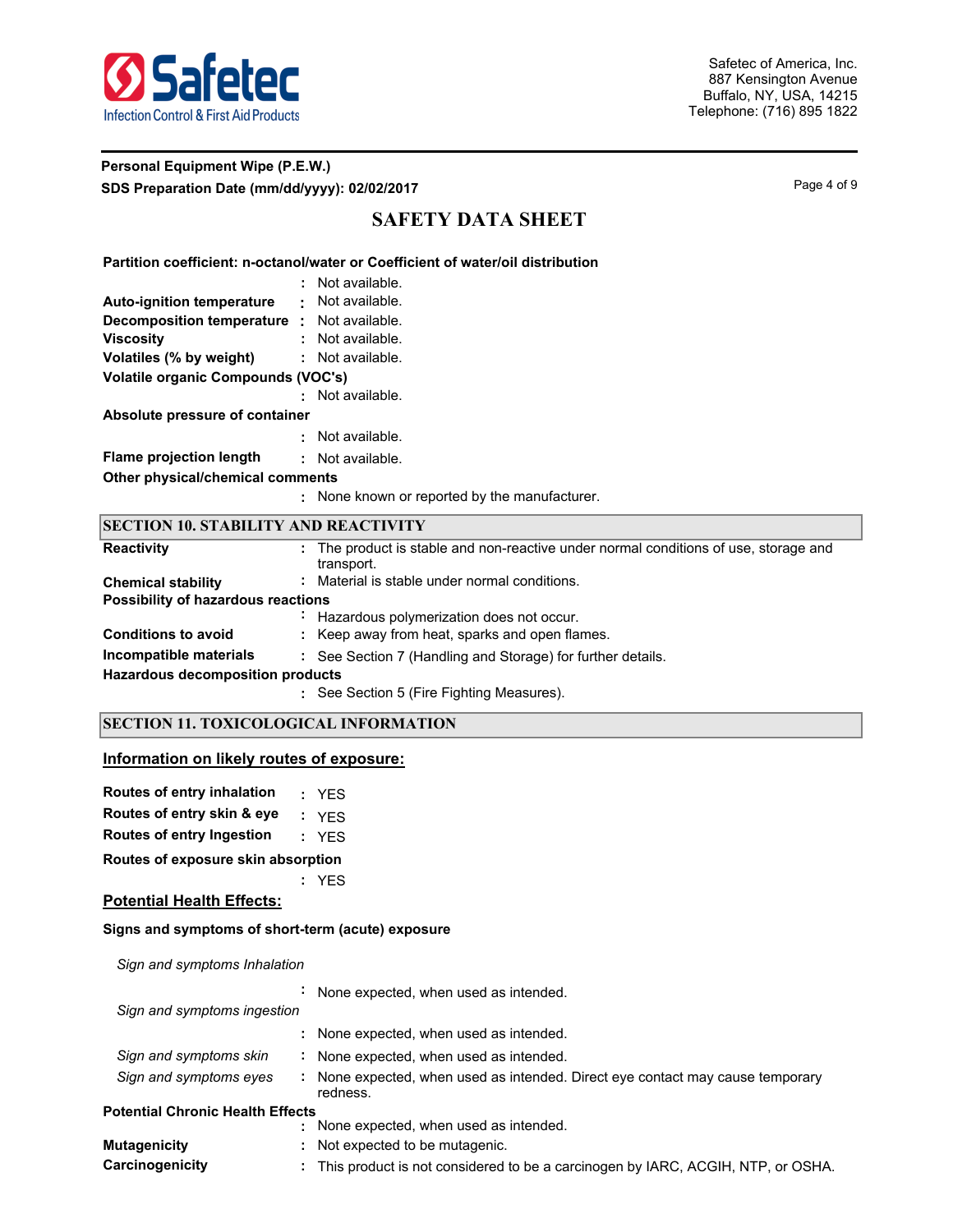

## **Personal Equipment Wipe (P.E.W.) SDS Preparation Date (mm/dd/yyyy): 02/02/2017** Page 1 and the state of 9 Page 5 of 9

# **SAFETY DATA SHEET**

### **Reproductive effects & Teratogenicity**

**:** This product is not expected to cause reproductive or developmental effects.

**Sensitization to material :** Not expected to be a skin or respiratory sensitizer.

**Specific target organ effects :** None expected, when used as intended.

### **Medical conditions aggravated by overexposure**

**:** None reported by the manufacturer. **Synergistic materials :** None reported by the manufacturer.

- 
- **Toxicological data :** See below for individual ingredient acute toxicity data.

|                                                                               | $LC_{50}(4hr)$ | $LD_{50}$   |                  |
|-------------------------------------------------------------------------------|----------------|-------------|------------------|
| <b>Chemical name</b>                                                          | inh, rat       | (Oral, rat) | (Rabbit, dermal) |
| Quaternary ammonium<br>compounds,<br>benzyl-C8-18-alkyldimethyl,<br>chlorides | N/Av           | N/Av        | 1420 mg/kg       |

#### **Other important toxicologica**l **hazards**

**:** None known or reported by the manufacturer.

## **SECTION 12. ECOLOGICAL INFORMATION**

**Ecotoxicity :**

The product is not classified as environmentally hazardous. Avoid release to the environment.

### *Ecotoxicity data:*

|                                                                               |               | <b>Toxicity to Fish</b> |                  |                 |  |  |  |
|-------------------------------------------------------------------------------|---------------|-------------------------|------------------|-----------------|--|--|--|
| Ingredients                                                                   | <b>CAS No</b> | LC50 / 96h              | NOEC / 21 day    | <b>M</b> Factor |  |  |  |
| Quaternary ammonium<br>compounds,<br>benzyl-C8-18-alkyldimethyl,<br>chlorides | 63449-41-2    | N/A <sub>v</sub>        | N/A <sub>v</sub> | None.           |  |  |  |

| Ingredients                                                                   | <b>CAS No</b> | <b>Toxicity to Daphnia</b> |               |                 |  |  |
|-------------------------------------------------------------------------------|---------------|----------------------------|---------------|-----------------|--|--|
|                                                                               |               | EC50/48h                   | NOEC / 21 day | <b>M</b> Factor |  |  |
| Quaternary ammonium<br>compounds,<br>benzyl-C8-18-alkyldimethyl,<br>chlorides | 63449-41-2    | N/Av                       | N/Av          | None.           |  |  |

| Ingredients                                                                   | <b>CAS No</b> | <b>Toxicity to Algae</b> |                          |                 |  |  |
|-------------------------------------------------------------------------------|---------------|--------------------------|--------------------------|-----------------|--|--|
|                                                                               |               | EC50 / 96h or 72h        | <b>NOEC / 96h or 72h</b> | <b>M</b> Factor |  |  |
| Quaternary ammonium<br>compounds,<br>benzyl-C8-18-alkyldimethyl,<br>chlorides | 63449-41-2    | N/Av                     | N/Av                     | None.           |  |  |

**Persistence and degradability**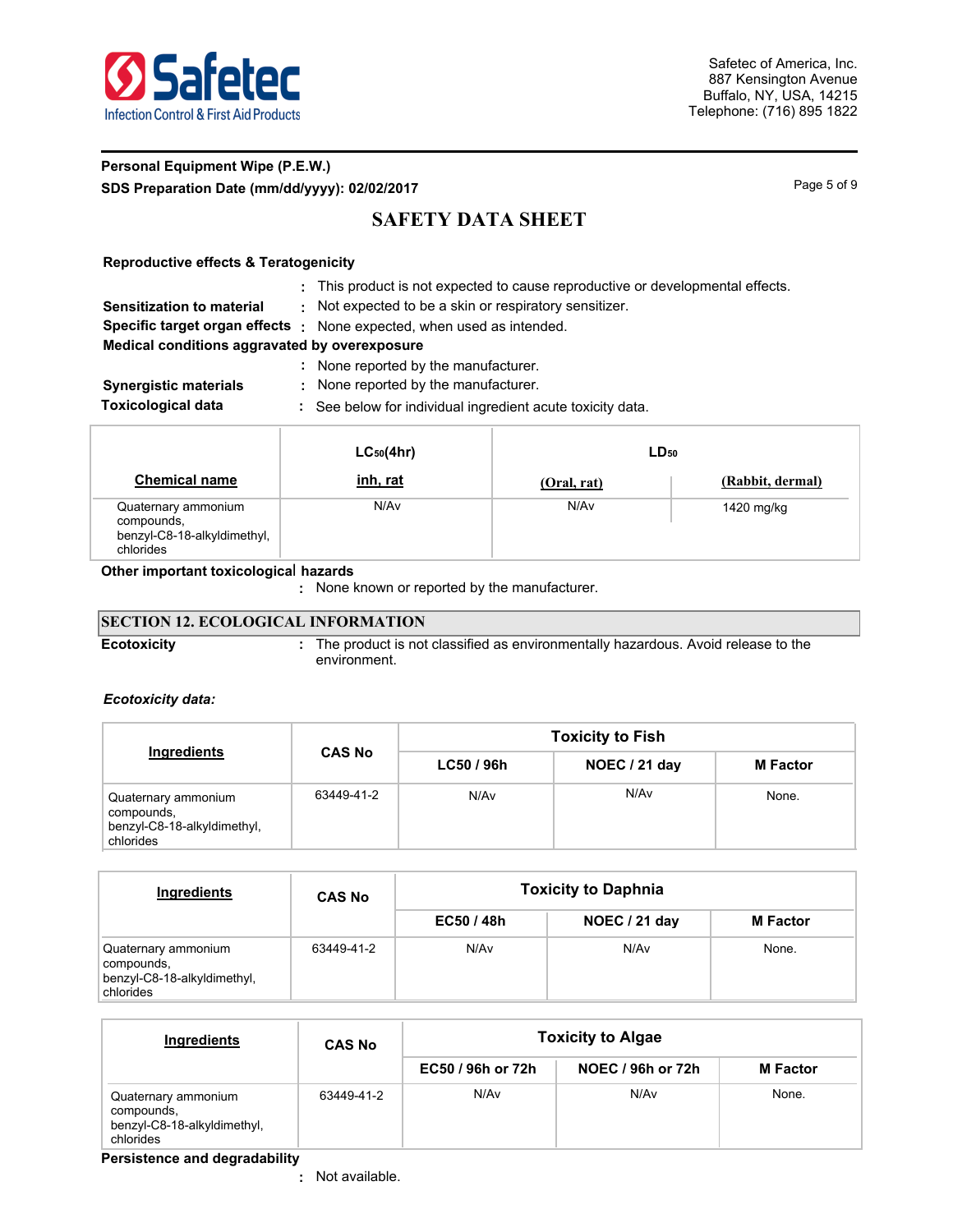

## **Personal Equipment Wipe (P.E.W.) SDS Preparation Date (mm/dd/yyyy): 02/02/2017** Page 6 of 9

# **SAFETY DATA SHEET**

#### **Bioaccumulation potential :** Not available.

| <b>Components</b>                                                                              | Partition coefficient n-octanol/water (log Kow) |      |  |  |  |  |  |  |
|------------------------------------------------------------------------------------------------|-------------------------------------------------|------|--|--|--|--|--|--|
| Quaternary ammonium<br>compounds,<br>benzyl-C8-18-alkyldimethyl,<br>chlorides (CAS 63449-41-2) | N/Av                                            | N/Av |  |  |  |  |  |  |
| <b>Mobility in soil</b>                                                                        | $:$ Not available.                              |      |  |  |  |  |  |  |
| <b>Other Adverse Environmental effects</b>                                                     |                                                 |      |  |  |  |  |  |  |
| : None known or reported by the manufacturer.                                                  |                                                 |      |  |  |  |  |  |  |
| <b>SECTION 13. DISPOSAL CONSIDERATIONS</b>                                                     |                                                 |      |  |  |  |  |  |  |
|                                                                                                |                                                 |      |  |  |  |  |  |  |

| <b>Handling for Disposal</b> | : Dispose of in accordance with local regulations. |
|------------------------------|----------------------------------------------------|
| <b>Methods of Disposal</b>   | : Dispose of in accordance with local regulations. |
| <b>RCRA</b>                  | Not applicable.                                    |

### **SECTION 14. TRANSPORTATION INFORMATION**

| <b>Regulatory</b><br><b>Information</b>              | <b>UN Number</b> | UN proper shipping name | <b>Transport</b><br>hazard<br>class(es) | <b>Packing</b><br>Group | Label |
|------------------------------------------------------|------------------|-------------------------|-----------------------------------------|-------------------------|-------|
| 49CFR/DOT                                            | None.            | Not regulated.          | not regulated                           | none                    |       |
| 49CFR/DOT<br><b>Additional</b><br>information        | None.            |                         |                                         |                         |       |
| <b>TDG</b>                                           | None.            | Not regulated.          | not regulated                           | none                    |       |
| <b>TDG</b><br><b>Additional</b><br>information       | None.            |                         |                                         |                         |       |
| <b>ICAO/IATA</b>                                     | None.            | Not regulated.          | not regulated                           | none                    |       |
| <b>ICAO/IATA</b><br><b>Additional</b><br>information | None.            |                         |                                         |                         |       |
| <b>IMDG</b>                                          | None.            | Not regulated.          | not regulated                           | none                    |       |
| <b>IMDG</b><br><b>Additional</b><br>information      | None.            |                         |                                         |                         |       |

**Special precautions for user :** Appropriate advice on safety must accompany the package.

**Environmental hazards : This product does not meet the criteria for an environmentally hazardous mixture,** according to the IMDG Code. See Section 12 for more environmental information.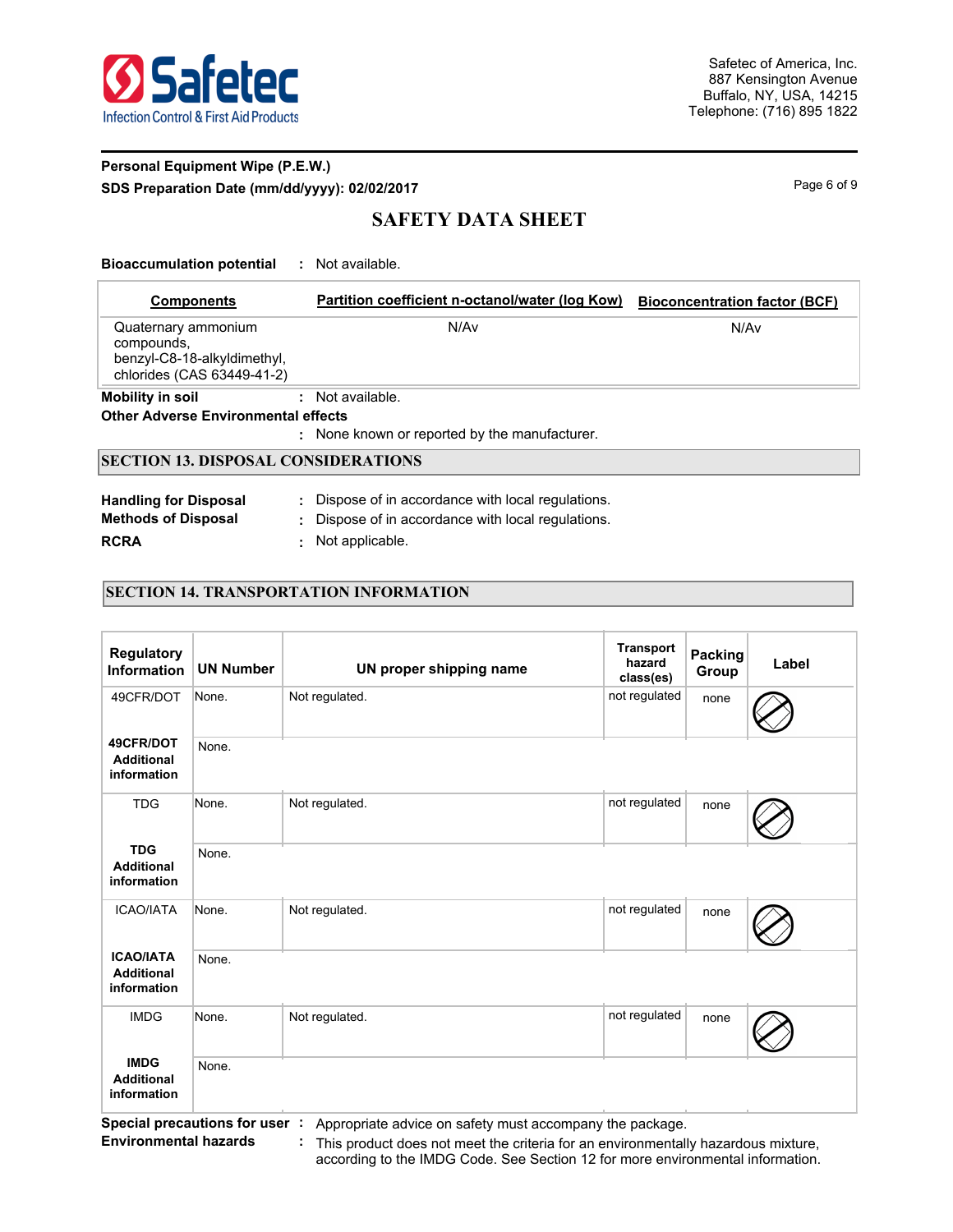

## **Personal Equipment Wipe (P.E.W.) SDS Preparation Date (mm/dd/yyyy): 02/02/2017** Page 7 of 9

# **SAFETY DATA SHEET**

**Transport in bulk according to Annex II of MARPOL 73/78 and the IBC Code**

**:** Not established.

## **SECTION 15 - REGULATORY INFORMATION**

### **US Federal Information:**

Components listed below are present on the following U.S. Federal chemical lists:

| Ingredients                                                                    | CAS#       | <b>TSCA</b><br>Inventory | <b>CERCLA</b><br>Reportable       | <b>SARA TITLE III:</b><br>Sec. 302,<br><b>Extremely</b> | SARA TITLE III: Sec. 313, 40 CFR<br>372, Specific Toxic Chemical |                             |  |
|--------------------------------------------------------------------------------|------------|--------------------------|-----------------------------------|---------------------------------------------------------|------------------------------------------------------------------|-----------------------------|--|
|                                                                                |            |                          | Quantity(RQ) (40<br>CFR 117.302): | <b>Hazardous</b><br>Substance, 40<br><b>CFR 355:</b>    | <b>Toxic Chemical</b>                                            | de minimus<br>Concentration |  |
| Quaternary ammonium<br>compounds,<br>benzyl-C8-18-alkyldimeth<br>vl. chlorides | 63449-41-2 | Yes                      | N/Ap                              | N/Av                                                    | No                                                               | N/Ap                        |  |

SARA TITLE III: Sec. 313, Toxic Chemicals Notification, 40 CFR 372: None. Under SARA Sections 311 and 312, the EPA has established threshold quantities for the reporting of hazardous chemicals. The current thresholds are 500 pounds or the threshold planning quantity (TPQ), whichever is lower, for extremely hazardous substances and 10,000 pounds for all other hazardous chemicals.

### **US State Right to Know Laws:**

The following chemicals are specifically listed by individual States:

| Ingredients                                                                    | CAS#       | <b>California Proposition 65</b> |                         | <b>State "Right to Know" Lists</b> |    |     |           |           |    |
|--------------------------------------------------------------------------------|------------|----------------------------------|-------------------------|------------------------------------|----|-----|-----------|-----------|----|
|                                                                                |            | Listed                           | <b>Type of Toxicity</b> | CA                                 | МA | ΜN  | <b>NJ</b> | <b>PA</b> | RI |
| Quaternary ammonium<br>compounds,<br>benzyl-C8-18-alkyldimethyl<br>. chlorides | 63449-41-2 | No                               | N/Ap                    | No                                 | No | No. | No        | No        | No |

### **Canadian Information:**

All components of this product are on the Canadian DSL list. WHMIS Classification: See Section 2.

### **International Information:**

Components listed below are present on the following International Inventory list:

| Ingredients                                                                    | CAS#       | European<br><b>EINECs</b> | Australia<br><b>AICS</b> | <b>Philippines</b><br><b>PICCS</b> | <b>Japan ENCS</b>  | Korea<br><b>KECI/KECL</b> | China<br><b>IECSC</b> | NewZealand<br><b>IOC</b> |
|--------------------------------------------------------------------------------|------------|---------------------------|--------------------------|------------------------------------|--------------------|---------------------------|-----------------------|--------------------------|
| Quaternary ammonium<br>compounds,<br>benzyl-C8-18-alkyldimet<br>hyl, chlorides | 63449-41-2 | 264-151-6                 | Present                  | Present                            | No data available. | KE-05-1137                | Present               | HSR003940                |

## **SECTION 16. OTHER INFORMATION**

ACGIH: American Conference of Governmental Industrial Hygienists CA: California CAS: Chemical Abstract Services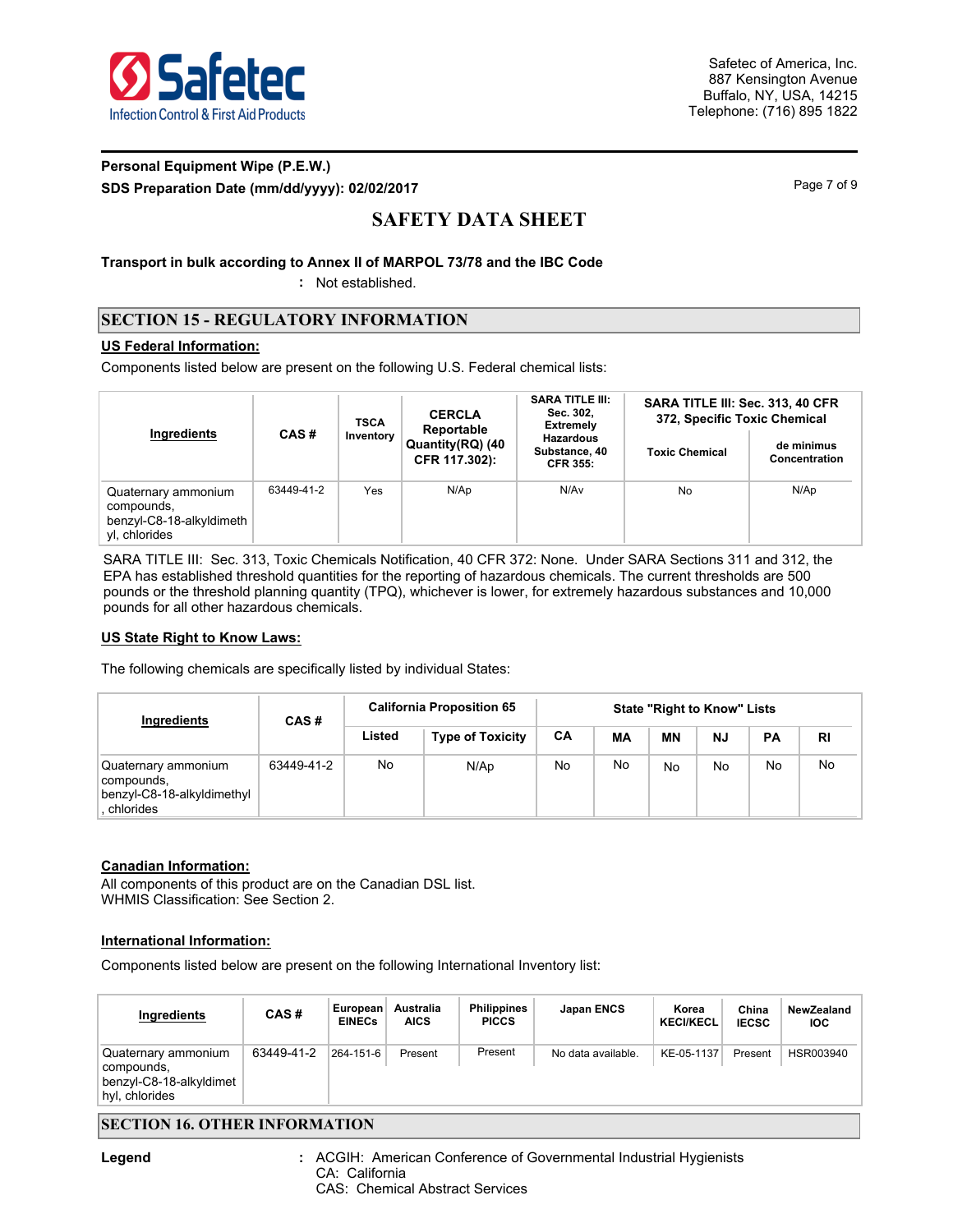

### **Personal Equipment Wipe (P.E.W.) SDS Preparation Date (mm/dd/yyyy): 02/02/2017** Page 8 of 9

# **SAFETY DATA SHEET**

CEPA: Canadian Environmental Protection Act CERCLA: Comprehensive Environmental Response, Compensation, and Liability Act of 1980 CFR: Code of Federal Regulations CPR: Controlled Products Regulation CSA: Canadian Standards Association DOT: Department of Transportation DSL: Domestic Substances List EPA: Environmental Protection Agency HMIS: Hazardous Materials Identification System HPA: Hazardous Products Act HSDB: Hazardous Substances Data Bank IARC: International Agency for Research on Cancer IATA: International Air Transport Association ICAO: International Civil Aviation Organisation IMDG: International Maritime Dangerous Goods Inh: Inhalation LC: Lethal Concentration LD: Lethal Dose MA: Massachusetts MN: Minnesota N/Ap: Not Applicable N/Av: Not Available NFPA: National Fire Protection Association NIOSH: National Institute of Occupational Safety and Health NJ: New Jersey NOEC: No observable effect concentration NTP: National Toxicology Program OECD: Organisation for Economic Co-operation and Development OEL: National occupational exposure limits OSHA: Occupational Safety and Health Administration PA: Pennsylvania PEL: Permissible exposure limit PPE: Personal Protective Equipment RCRA: Resource Conservation and Recovery Act RI: Rhode Island RQ: Reportable Quantity RTECS: Registry of Toxic Effects of Chemical Substances SARA: Superfund Amendments and Reauthorization Act SDS: Safety Data Sheet STEL: Short Term Exposure Limit TDG: Canadian Transportation of Dangerous Goods Act & Regulations TLV: Threshold Limit Values TWA: Time Weighted Average WEL: Workplace Exposure Limit WHMIS: Workplace Hazardous Materials Identification System 1. ACGIH, Threshold Limit Values for Chemical Substances and Physical Agents & Biological Exposure Indices for 2016 2. International Agency for Research on Cancer Monographs, searched 2016 3. Canadian Centre for Occupational Health and Safety, CCInfoWeb databases, 2016(Chempendium, HSDB and RTECs). 4. Material Safety Data Sheets from manufacturer. 5. US EPA Title III List of Lists - 2016 version. 6. California Proposition 65 List - 2016 version. 7. OECD - The Global Portal to Information on Chemical Substances eChemPortal,2016.

**Preparation Date (mm/dd/yyyy)**

**References :**

**:** 02/02/2017